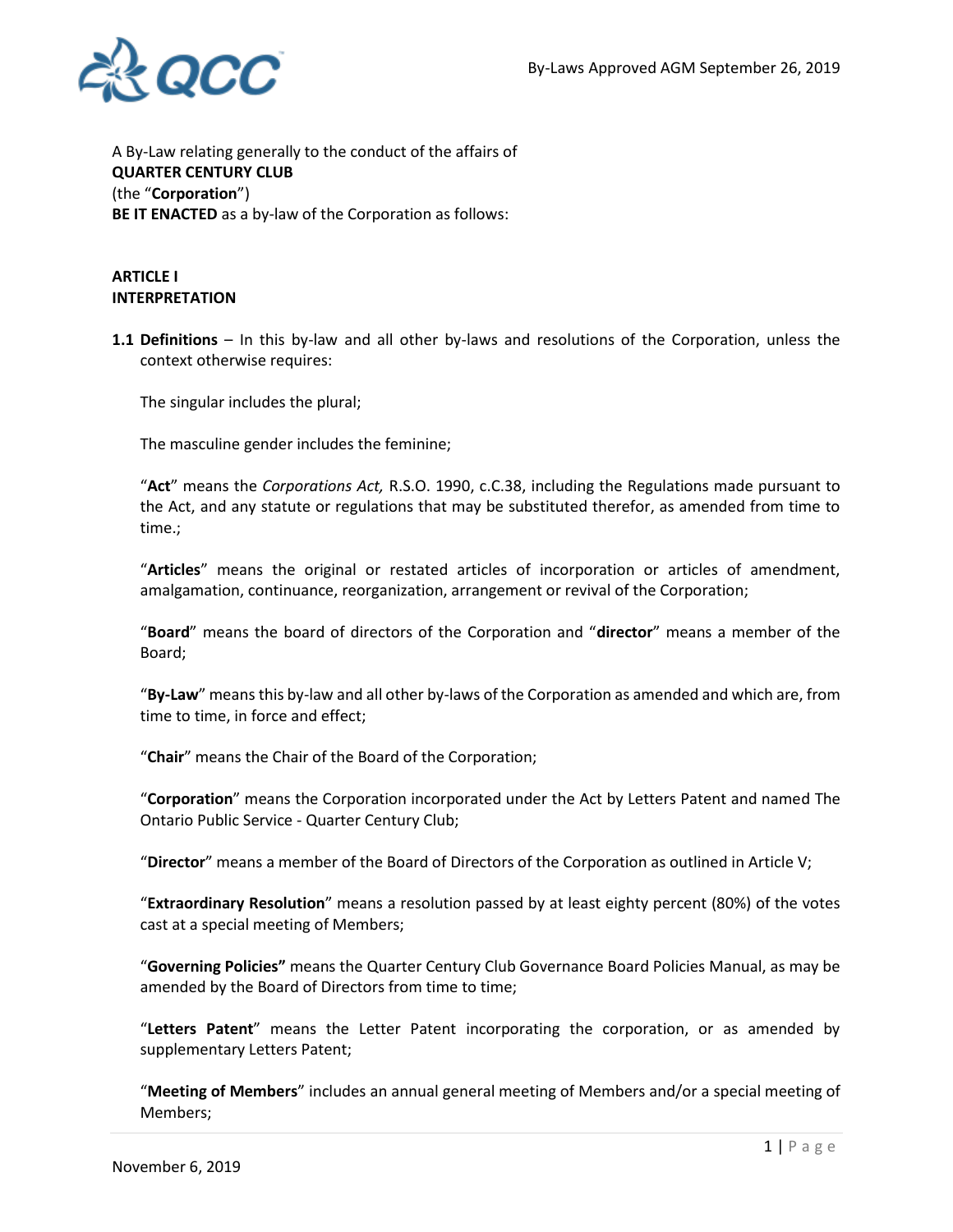

**"Member"** means a member of the Corporation;

**"Officer"** means an officer of the Corporation elected or appointed in accordance with Article VIII;

"**Ordinary Resolution**" means a resolution passed by a majority of not less than fifty percent (50%) plus one (1) of the votes cast on that resolution;

"**Regulations**" means the regulations made under the Act, as amended, restated or in effect from time to time; and

"**Special meeting of Members**" means a special meeting of all Members entitled to vote at an annual general meeting of Members;

"**Special Resolution**" means a resolution passed by the Board and confirmed with or without variation by not less than two-thirds (2/3) of the votes cast at an annual general meeting of the Members of the Corporation duly called for the purpose, or, in lieu of such confirmation, by consent in writing of all the Members entitled to vote at such meeting.

- **1.2** Interpretation In the interpretation of this By-Law, unless the context otherwise requires, the following rules shall apply:
	- a) except where specifically defined in this By-Law, words, terms and expressions appearing in this By-Law, shall have the meaning ascribed to them under the Act;
	- b) words importing the singular number only shall include the plural and vice versa;
	- c) the word "**person**" shall mean an individual, body corporate, a partnership, a trust, a joint venture or an unincorporated association or organization;
	- d) the headings used are inserted for reference purposes only and are not to be considered or considered in construing the terms or provisions of the By-Law or to be deemed in any way to clarify, modify or explain the effect of any such terms or provisions; and
	- e) except where specifically stated otherwise, references to actions being taken "**in writing**" or similar terms shall include electronic communication and references to "**address**" or similar terms shall include e-mail address. It is the intent of the Corporation to use electronic communication whenever possible.

#### **ARTICLE II GENERAL**

**2.1 Registered Office** – The registered office of the Corporation shall be situated in the City of Toronto or as otherwise set by the Board.

**2.2 Corporate Seal** – The Corporation may, but need not, have a corporate seal. If adopted, the seal shall be in the form approved from time to time by the Board and the Secretary of the Corporation shall be the custodian of the corporate seal.

**2.3 Financial Year** – The financial year of the Corporation shall end on March 31st of each year or on such other date as the Board may by resolution determine.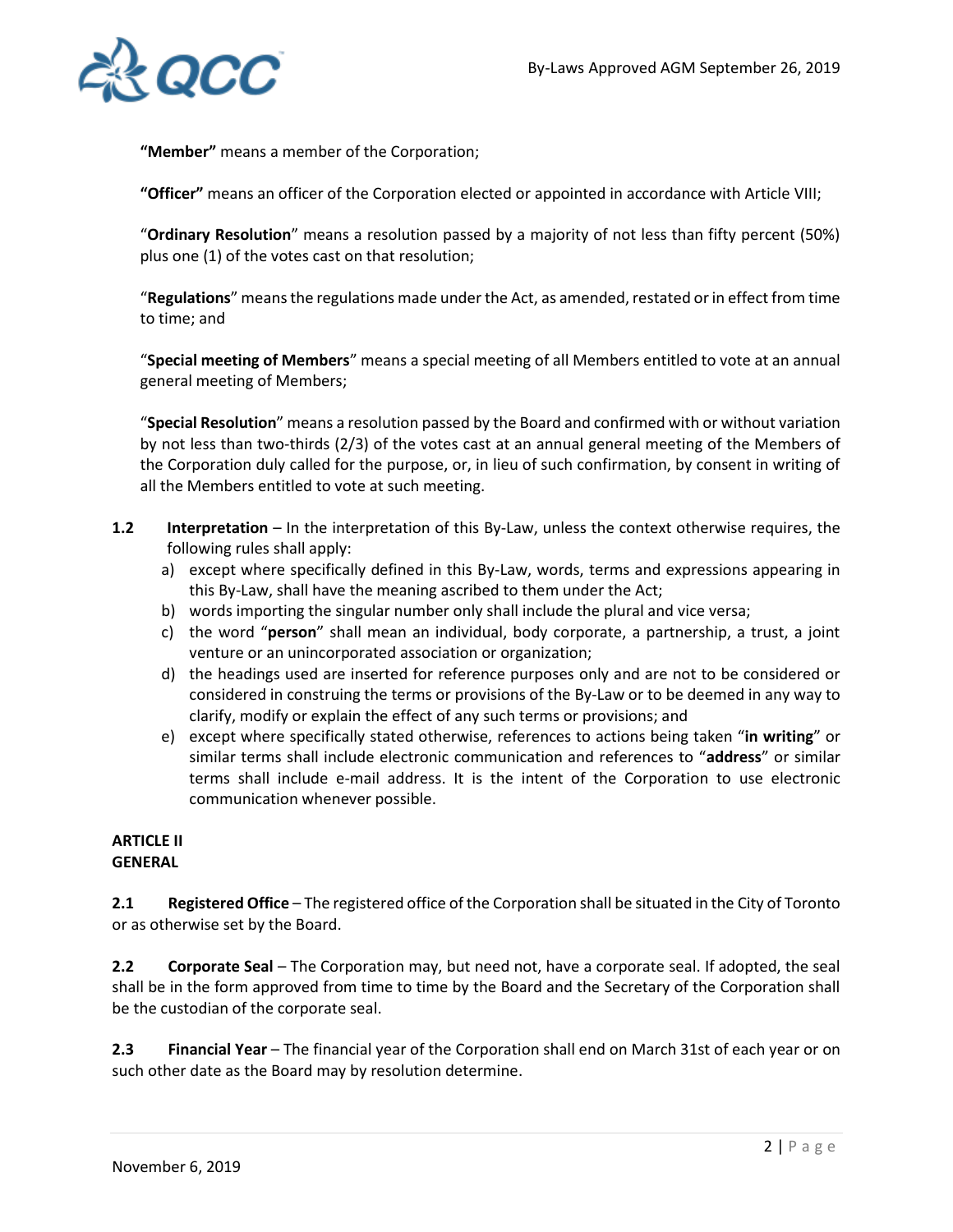

**2.4 Execution of Documents** – Deeds, transfers, assignments, contracts, obligations and other documents and instruments ("**Documents**") in writing requiring execution by the Corporation may be signed by any two (2) of its officers or directors or by any combination thereof. The Board may also from time to time direct the manner in which and the person or persons by whom Documents generally and/or a particular Document or type of Document shall be executed. Any person authorized to sign any Document may affix the corporate seal to the Document.

**2.5 Banking** – The banking business of the Corporation shall be transacted at such bank, trust company or other firm or corporation carrying on a banking business in Canada or elsewhere as the Board may designate, appoint or authorize from time to time by resolution. The banking business or any part of it shall be transacted by an officer or officers of the Corporation and/or other persons as the Board may by resolution from time to time designate, direct or authorize.

**2.6** Vacancy of Auditor – In the event the auditor appointed by the Members at the annual general meeting is no longer able or willing to act, the Board may fill a vacancy in the position of auditor or of a person appointed to conduct a review engagement.

**2.7 Invalidity of any Provisions of this By-Law** – The invalidity or unenforceability of any provision of this By-Law shall not affect the validity or enforceability of the remaining provisions of this By-Law.

# **ARTICLE III MEMBERSHIP**

Membership in the corporation shall be available to persons or entities interested in furthering the Corporation's purpose and who have applied for and been accepted into Membership in the Corporation, in such manner as set out in this By-Law.

- **3.1 Membership Categories** There shall be four (4) categories of Membership in the Corporation:
	- .01 Stakeholder Members;
	- .02 Associate Members;
	- .03 Honorary Members; and
	- .04 Director Members.

**3.2 Stakeholder Members** – Each Stakeholder Member shall be a person who is or was employed in the service of Ontario, either through the Ontario Public Service, the Broader Public Service, the Municipal service, or not-for-profit agencies, and who is a registered member of the corporation.

**3.3 Associate Members** – The Associate Members of the Corporation shall be comprised of any trade association, supplier, educational institution, or other entity who is interested in furthering the objectives of the Corporation and who upon application for admission as an Associate Member has received the approval by the Board. Associate Members shall be entitled to notice of the Annual General Meeting of Members of the Corporation but shall not be entitled to notice of any other meetings of the Members of the Corporation. Associate Members shall not have the right to vote at any meetings of Members.

**3.4 Honorary Members** – The Honorary Members of the Corporation shall be comprised of any individual or entity whose admission as an Honorary Member has received the approval of the Board. Honorary Members shall be entitled to notice of the Annual General Meeting of Members of the Corporation but shall not be entitled to notice of any other meeting of the Members of the Corporation.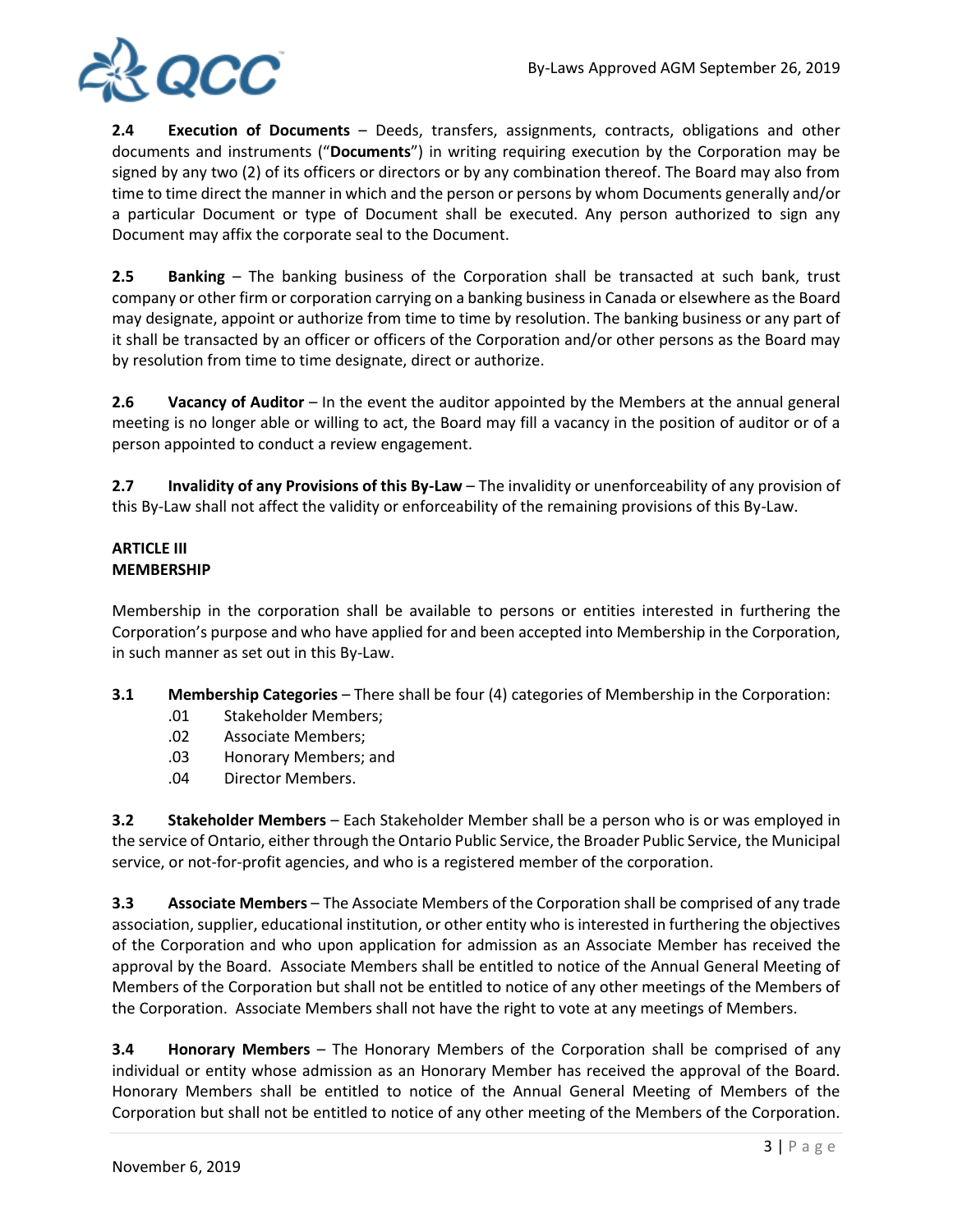

Honorary Members shall not have the right to vote at any meetings of Members. All current honorary Members of any corporation that amalgamated to continue as the Corporation are Honorary Members of the Corporation without further application or approved by the Corporation.

**3.5 Director Members** – Upon becoming a Director of the Corporation, the Director shall automatically be a Director Member during the period such person serves as a Director of the Corporation. Director Members shall have the right to vote at any meetings of Members.

**3.6 Voting Classes** – Each Stakeholder Member shall be entitled to one (1) vote at meetings of Members of the Corporation.

Stakeholder Members may vote through a duly authorized proxy.

**3.7 Termination of Membership** – The rights of a Member lapse and cease to exist when the membership terminates for any of the following reasons:

- a) the Member dies, resigns or, in the case of a corporation, is liquidated or dissolved pursuant to the Act; or
- b) the Member's membership is otherwise terminated in accordance with the Articles or these bylaws;
- c) the Member violates any provision of the articles or by-laws.

Subject to the Articles, upon any termination of membership, the rights of the Member automatically cease to exist. No membership dues, if any, will be returned to a previous Member upon termination of such Member's membership.

**3.8 Resignation** – Any Member may resign as a Member upon notification, either in writing, electronically or by phone to the Corporation, or by other means as set out in policy, in which case such resignation shall be effective from the date specified in the resignation.

### **ARTICLE IV MEETINGS OF MEMBERS**

**4.1 Annual General Meetings** – Subject to compliance with Section 293 of the Act, the Annual General Meeting of the Members shall be held each year within Ontario, at a time (no later than fifteen (15) months after the last preceding Annual General Meeting), place and date determined by the Board, for the purpose of:

- a) hearing and receiving the reports and statements of the Corporation required by the Act to be presented at the Annual General Meeting;
- b) electing such Directors as are to be elected at such Annual General Meeting;
- c) appointing the auditor or person appointed to conduct a review engagement and fixing or authorizing the Board to fix his/her remuneration;
- d) passing an Extraordinary Resolution to have a review engagement instead of an auditor or to not have an audit or review engagement; and
- e) the transaction of any other business properly brought before the meeting

Any other matters of business shall constitute special business and a special meeting will need to be held.

**4.2 Special Meetings** – The Board may at any time call a special meeting of Members for the transaction of any business which may properly be brought before the Members. The Board shall call a special meeting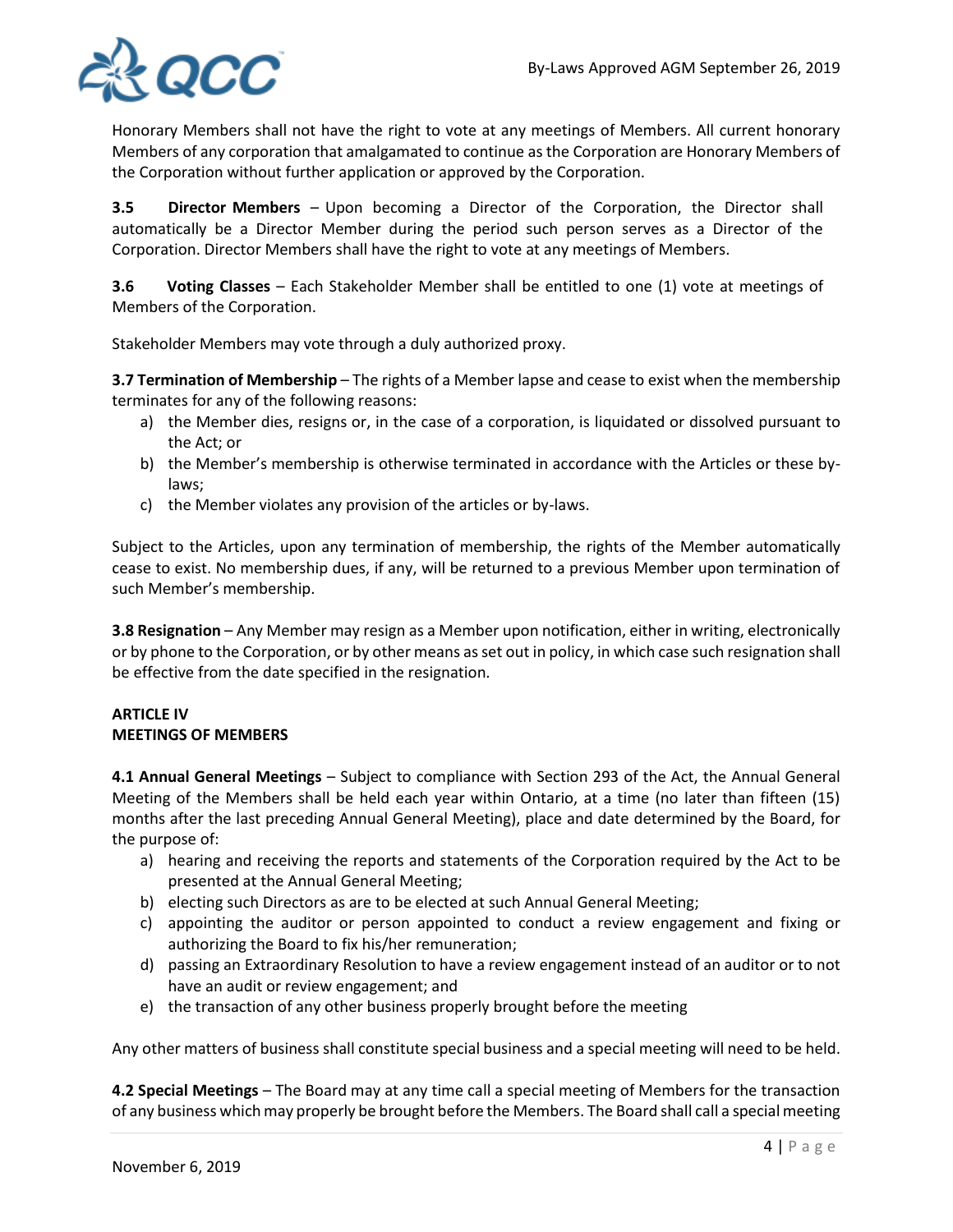

of Members on written requisition of Members carrying not less than ten percent (10%) of the voting rights. If the Board does not call a meeting within twenty-one (21) days of receiving the requisition, any Member who signed the requisition may call the meeting.

**4.3 Chair of the Meeting** – In the event that the Chair and the Vice-Chair are absent, the Board Members shall choose another Director as Chair of the meeting, who is a member of the Executive Committee.

**4.4 Quorum** – A quorum for the transaction of business at meetings of Members shall be the smallest whole number that is not less than twenty-five (25) Members, and no business shall be transacted at any meeting unless the requisite quorum is present at the commencement of such business.

For the purpose of determining quorum, a member may be present in person, or by proxy or, if authorized under Section 4.8, by telephonic and/or other electronic means.

**4.5 Participation at Meetings by Telephone or Electronic Means – Any person entitled to attend a** meeting of Members may participate in the meeting using telephonic or electronic means that permit all participants to communicate adequately with each other during the meeting, if the Corporation makes available such a communication facility. A person participating in the meeting by any such means shall be deemed to have been present at that meeting.

**4.6 Meeting Held by Electronic Means** – If the Board or Members call a meeting of Members, the Board or Members, as the case may be, may determine that the meeting shall be held entirely by telephonic or electronic means that permits all participants to communicate adequately with each other during the meeting.

**4.7 Adjournment** – Any meeting of Members may be adjourned to any time and any business may be transacted at any adjourned meeting that might have been transacted at the original meeting from which the adjournment took place. No notice is required of any adjourned meeting.

**4.8 Proxies –** Every Member entitled to vote at meetings of Members, may, by means of a proxy, appoint a person who need not be a Member as its nominee, to attend and act at the meeting in the manner, to the extent and with the power conferred by the proxy. A proxy shall be in writing, shall be executed by the Member entitled to vote or his/her attorney authorized in writing, and ceases to be valid one (1) year from its date. Subject to the requirements of the Act, a proxy may be in such form as the Board prescribes or in such other form as the Chair of the meeting may accept as sufficient and shall be deposited with the Secretary appointed to the meeting at least 48 hours prior to any meeting.

**4.9 Votes to Govern** – All questions proposed for consideration of the Members shall be determined by Ordinary Resolution of the Members. The Chair shall be entitled to vote on all questions as a Member but, in case of an equality of votes, the Chair shall not have a second or casting vote.

**4.10 Show of Hands** – Except where a ballot is demanded, voting on any question proposed for consideration at a meeting of Members shall be by show of hands, and a declaration by the chair of the meeting as to whether or not the question or motion has been carried and an entry to that effect in the minutes of the meeting shall, in the absence of evidence to the contrary, be evidence of the fact without proof of the number or proportion of the votes recorded in favour of or against the motion.

**4.11 Ballots** – For any question proposed for consideration at a meeting of Members, either before or after a vote by show of hands has been taken, any Member or proxyholder may demand a ballot, in which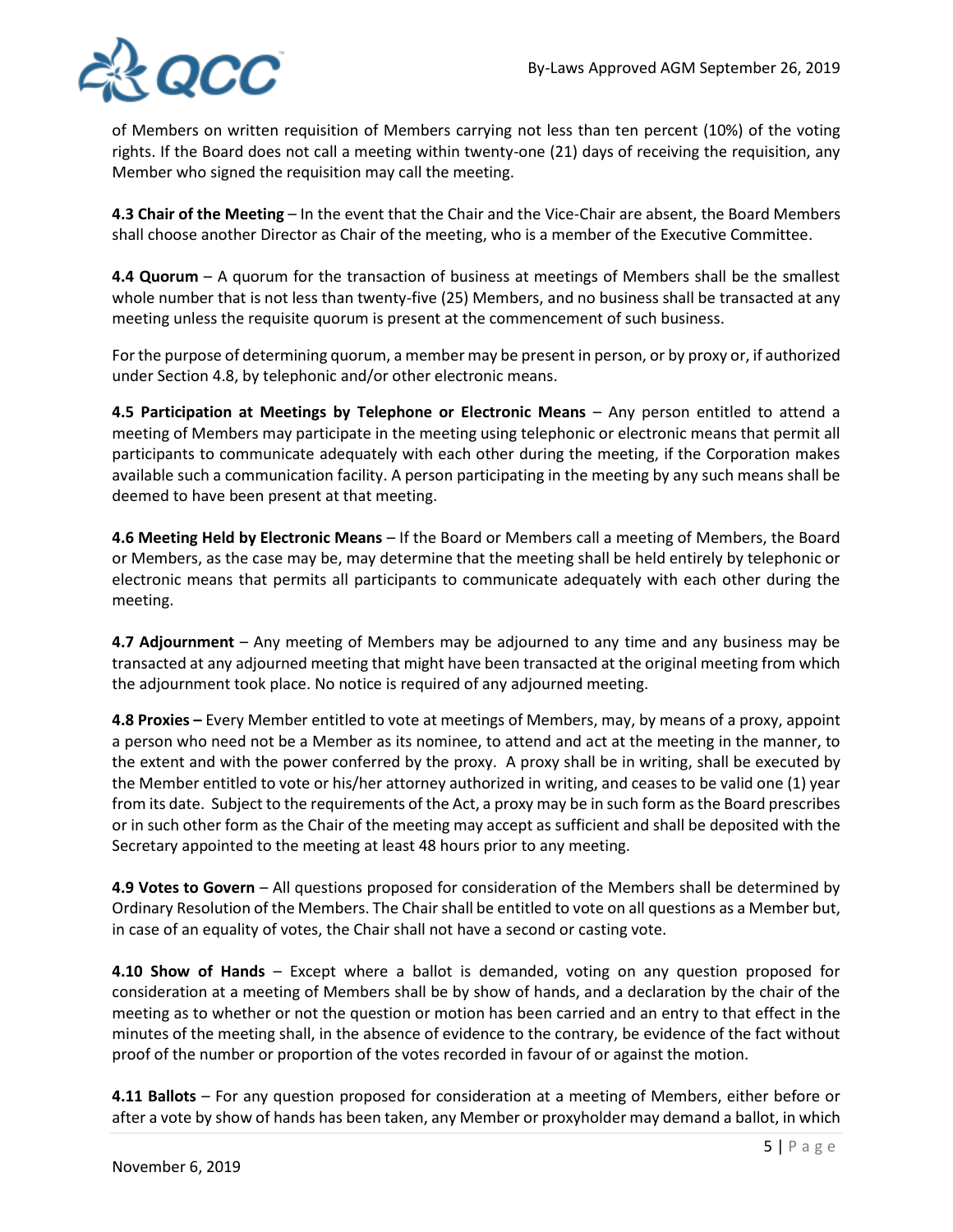

case the ballot shall be taken in such manner as the Chair directs and the decision of the Members on the question shall be determined by the result of such ballot.

**4.12 Resolution in Lieu of Meeting** – Except where a written statement is submitted to the Corporation by a director or representations in writing are submitted to the Corporation by the auditor:

- a) a resolution in writing signed by all the Members entitled to vote on that resolution at a meeting of Members is as valid as if it had been passed at a meeting of the Members; and
- b) a resolution in writing dealing with all matters required by the Act to be dealt with at a meeting of Members and signed by all the Members entitled to vote at that meeting, satisfies all the requirements of the Act relating to that meeting of Members.

A copy of every resolution referred to above shall be kept with the minutes of meetings of Members.

**4.13 Annual Financial Statements** – The Corporation shall, not less than ten (10) days before each annual general meeting of Members, or such other period as may be required by the Act or otherwise, give a copy of the financial statements approved by the Board and the report of the auditor or of the person who conducted a review engagement, to all Members who had informed the Corporation that they wish to receive a copy of those documents. This requirement shall take effect at such time as the Act is proclaimed in force.

### **ARTICLE V DIRECTORS**

**5.1 Powers** – The Board shall manage or supervise the management of the activities and affairs of the Corporation.

**5.2 Number** – Until the Act is proclaimed in force, the Board shall consist of thirteen (13) directors. There may be additional ex officio directors appointed. These ex officio directors shall not count for quorum and shall not have a vote. Once the Act is proclaimed in force and Articles filed under that Act, until changed in accordance with the Act, the Board shall consist of that number of directors specified in the Articles. If a minimum and maximum number of directors are specified in the Articles, the Board shall be composed of the fixed number of directors as determined from time to time by the Members by Special Resolution or, if the Special Resolution empowers the directors to determine the number, by resolution of the Board. No decrease in the number of directors shall shorten the term of an incumbent director. There may be additional ex officio directors appointed. These ex officio directors shall not count for quorum and shall not have a vote.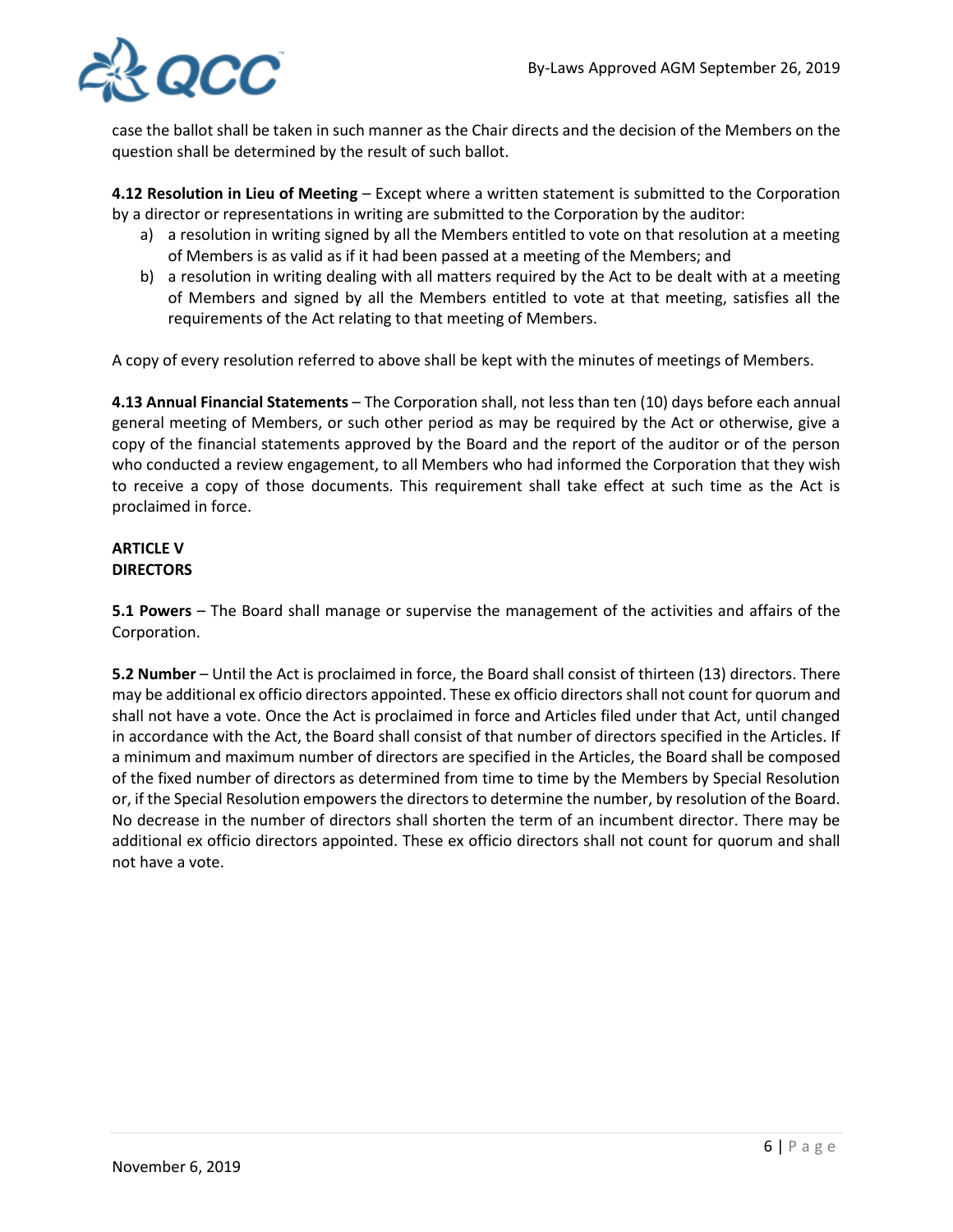

## **5.3 Qualifications** – Each Directorshall:

a) be at the date of his/her election, appointment pursuant to Section 5.9, or appointment as an ex officio Director, as the case may be, and thereafter remain throughout his/her term, a Member of the Corporation;

- b) be at least eighteen (18) years of age;
- c) not be an undischarged bankrupt;

d) be and remain in compliance with the Corporation's Code of Ethics and the Conflict of Interest Policy; and;

e) fulfill the competency requirements for Board membership as determined and set out by the Executive Committee's Nominating Committee.

### **5.4 Election and Term** –

- a) **Term –** Subject to the provisions of the Act, Directors shall be elected for a term of three (3) years by Members entitled to vote at a meeting of the Members.
- b) **Limit on number of terms –** No Director may be elected for more than three (3) consecutive full terms or nine (9) years. For certainty, this restriction does not apply to ex officio Directors. For the sake of clarity, a Director who has reached the Term Limit shall be eligible to be elected as a Director after an absence from the Board of one (1) year.
- c) **Terms of Office –** The Directors shall be elected and shall retire in rotation, in such a way that there is continuity on the Board. At each Annual General Meeting, Directors shall be elected to fill the positions of those Directors whose term of office has expired, and each Director so elected shall hold office for a term from the date of their election until the third annual general meeting of Members thereafter. If Directors are not elected at the meeting of the Members, the incumbent Directors may continue in office until their successors are elected.
- d) **Re-election –** A Director, if otherwise qualified, is eligible for re-election, subject to Section 5.4 (a), (b) and (c).
- e) **Nominations –** Candidates for the office of Director shall be the slate of candidates for office presented by the Executive Committee. Members may also submit nominations to the Executive Committee, provided that such nominations be submitted for its consideration not later than 60 days prior to the meeting of the Members. The nominating process shall be in accordance with the policy manual.

**5.5 Consent** – A director who is elected or appointed must consent to hold office as a director before or within ten (10) days after the election or appointment.

**5.6 Vacation of Office** – The office of a Director shall be vacated upon the occurrence of any of the following events:

- a) if the Director becomes bankrupt or suspends payment of personal debts generally or compounds with creditors or makes an authorized assignment or is declared insolvent;
- b) if the Director is found to be a mentally incompetent person or becomes of unsound mind;
- c) if by notice in writing to the Corporation the Director resigns from the Corporation's office, which resignation shall be effective at the time it is received by the Corporation or at the time specified in the notice, whichever is later;
- d) if the Director dies;
- e) if the Director is not in compliance with the Corporation's Code of Ethics and the Conflict of Interest Policy;
- f) if a Director fails to attend three (3) successive meetings of the Board without leave of the remaining Board; or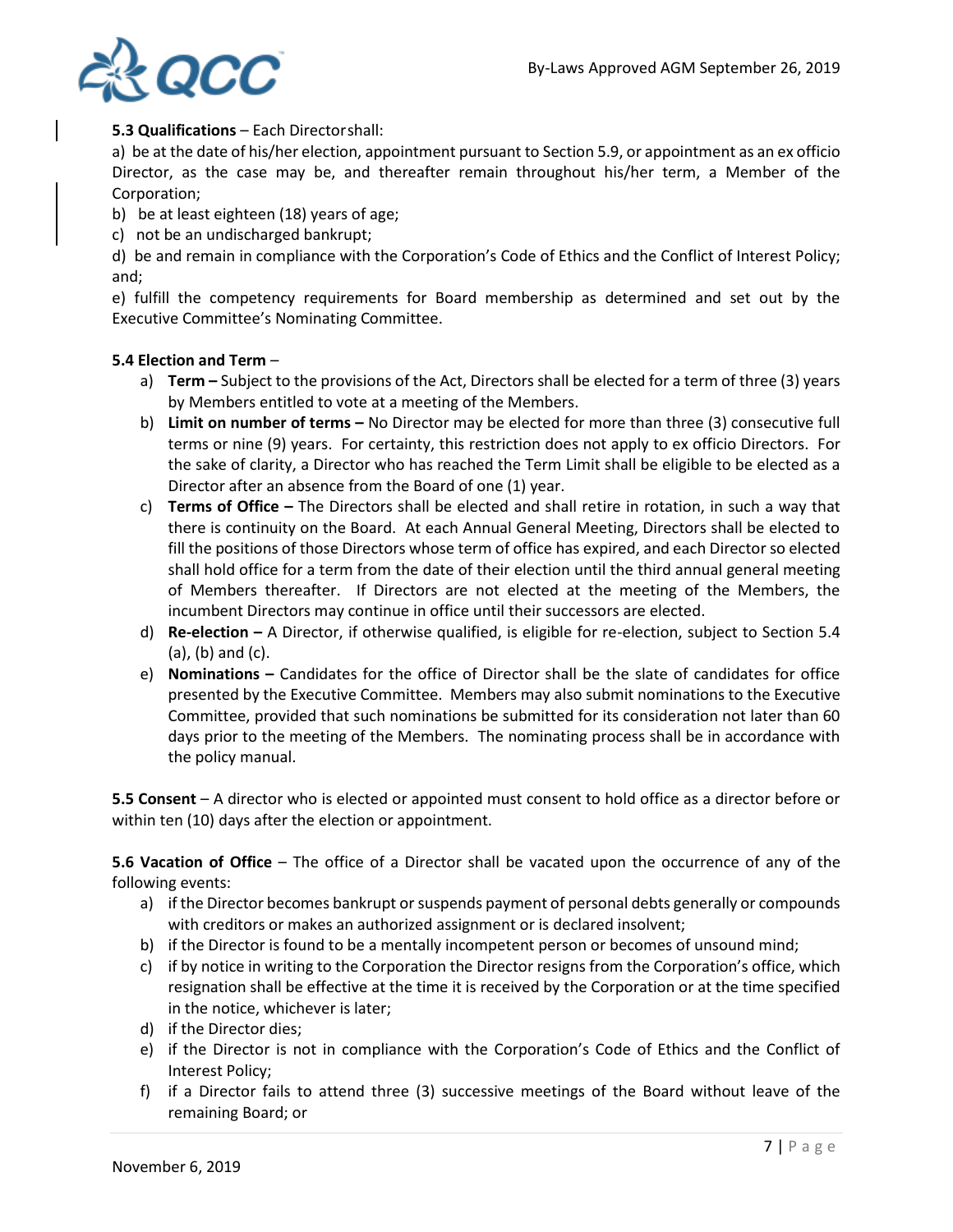

g) if the Director is removed from office by the Members, in accordance with Section 5.8

**5.7 Resignation** *–* A director may resign from office by giving a written resignation to the Corporation and such resignation becomes effective when received by the Corporation or at the time specified in the resignation, whichever is later.

**5.8 Removal** – The Members entitled to vote may, by resolution passed by at least two-thirds of the votes cast at a General Meeting, specifying the resolution has been given, remove any Director before the expiration of his/her term of office, and may, by the majority of the votes cast at the meeting, elect any person in his/her stead for the remainder of his/her term.

Should allegations of impropriety be levied against a Director, that Director shall be suspended pending investigation, and decision by the Members at an Annual General Meeting.

**5.9 Vacancies** – Subject to Section 5.7 a vacancy on the Board may be filled for the remainder of the term by a qualified individual by Ordinary Resolution of the directors.

**5.10 Remuneration and Expenses** – The directors of the Corporation serve without remuneration. Any director may receive reimbursement for their expenses incurred on behalf of the Corporation in their respective capacities as a director, officer or employee.

**5.11 Borrowing Powers** – The directors of the Corporation may, without authorization of the Members:

- a) borrow money on the credit of the Corporation;
- b) issue, reissue, sell, pledge or hypothecate debt obligations of the Corporation;
- c) give a guarantee on behalf of the Corporation to secure performance of an obligation of any person; and
- d) mortgage, pledge or otherwise create a security interest in all or any property of the Corporation, owned or subsequently acquired, to secure any debt obligation of the Corporation.

### **ARTICLE VI STANDING COMMITTEES, AD HOC COMMITTEES, SUBCOMMITTEES, AND ADVISORY COUNCILS**

**6.1** The Board shall appoint the following Standing Committees of the Board:

- a) Executive;
- b) Governance;
- c) Finance and Audit; and
- d) Member Rewards.

**6.2** The functions of the Executive, Governance, Finance and Audit, Member Rewards, and such other Committees as the Board may approve, are those that are delegated in writing by the Board and/or are stated under the Terms of Reference or the Governing Policies.

**6.3** The Board may establish and constitute such additional Standing Committees, ad hoc Committees, and external advisory bodies, and Subcommittees to Standing Committees, as it deems necessary or appropriate for such purposes and with such powers as it shall see fit.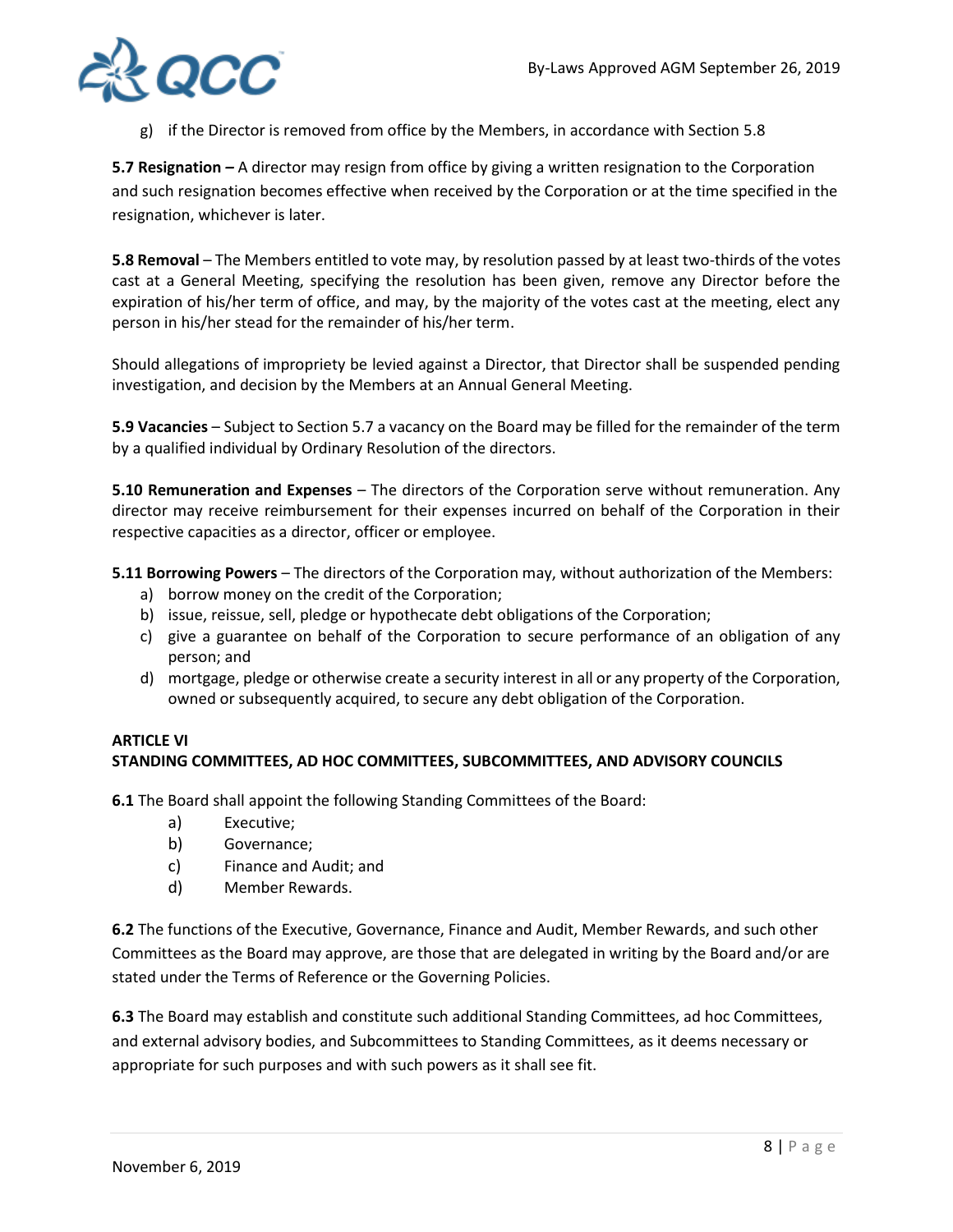

**6.4** Committees of the Board may establish and constitute Subcommittees and external advisory bodies, as required, subject to the approval of the Board.

**6.5** Appointments to Committees shall be made in accordance with the terms of the Governing Policies of the Corporation and these By-laws. Committee Members shall be appointed by the Board from any of the classes of Members and Directors as defined herein and shall hold their office at the will of the Board. The Board shall determine the powers and duties of such Committees.

**6.6** The Corporation may establish advisory councils to serve as a forum providing specific expertise. The terms of the reference for the advisory councils shall be as determined by the Board and shall be included in the Governing Policies.

**6.7** Any committee member may be removed by resolution of the Board. The Board may fix any remuneration for committee members who are not also directors of the Corporation.

## **ARTICLE VII MEETINGS OF DIRECTORS**

**7.1 Meetings** – Meetings of the Board may be held at any place designated in the notice calling the meeting. Meetings of the Board may be called by the Chair, Vice-Chair or the Secretary or any two (2) Directors.

**7.2 Notice of Meeting** – Notice of the time and place for the holding of a meeting of the Board shall be given in the manner provided in Article XI of this By-Law to every director of the Corporation not less than seven (7) days before the time when the meeting is to be held. Notice of a meeting shall not be necessary if all of the directors are present, and none objects to the holding of the meeting, or if those absent have waived notice of or have otherwise signified their consent to the holding of such meeting. Notice of an adjourned meeting is not required if the time and place of the adjourned meeting is announced at the original meeting.

**7.3 Quorum** – A majority of the number of directors constitutes a quorum at any meeting of the Board. For the purpose of determining quorum, a director may be present in person, or, if authorized under Section 7.5, by teleconference and/or by other electronic means. A quorum must be maintained throughout the meeting for voting purposes.

**7.4 Resolutions in Writing** – A resolution in writing, signed by all the directors entitled to vote on that resolution at a meeting of directors or of a committee of directors, shall be as valid as if it had been passed at a meeting of directors or committee of directors. A copy of every such resolution in writing shall be kept with the minutes of the proceedings of the directors or committee of directors.

**7.5 Participation at Meeting by Telephone or Electronic Means – A director may in a meeting of directors** or of a committee of directors using telephonic or electronic means that permits all participants to communicate adequately with each other during the meeting. A director participating in the meeting by such means shall be deemed for the purposes of the Act to have been present at that meeting.

**7.6 Chair of the Meeting** – In the event that the Chair and the Vice-Chair are absent, the directors who are present shall choose one of the Directors present to chair the meeting.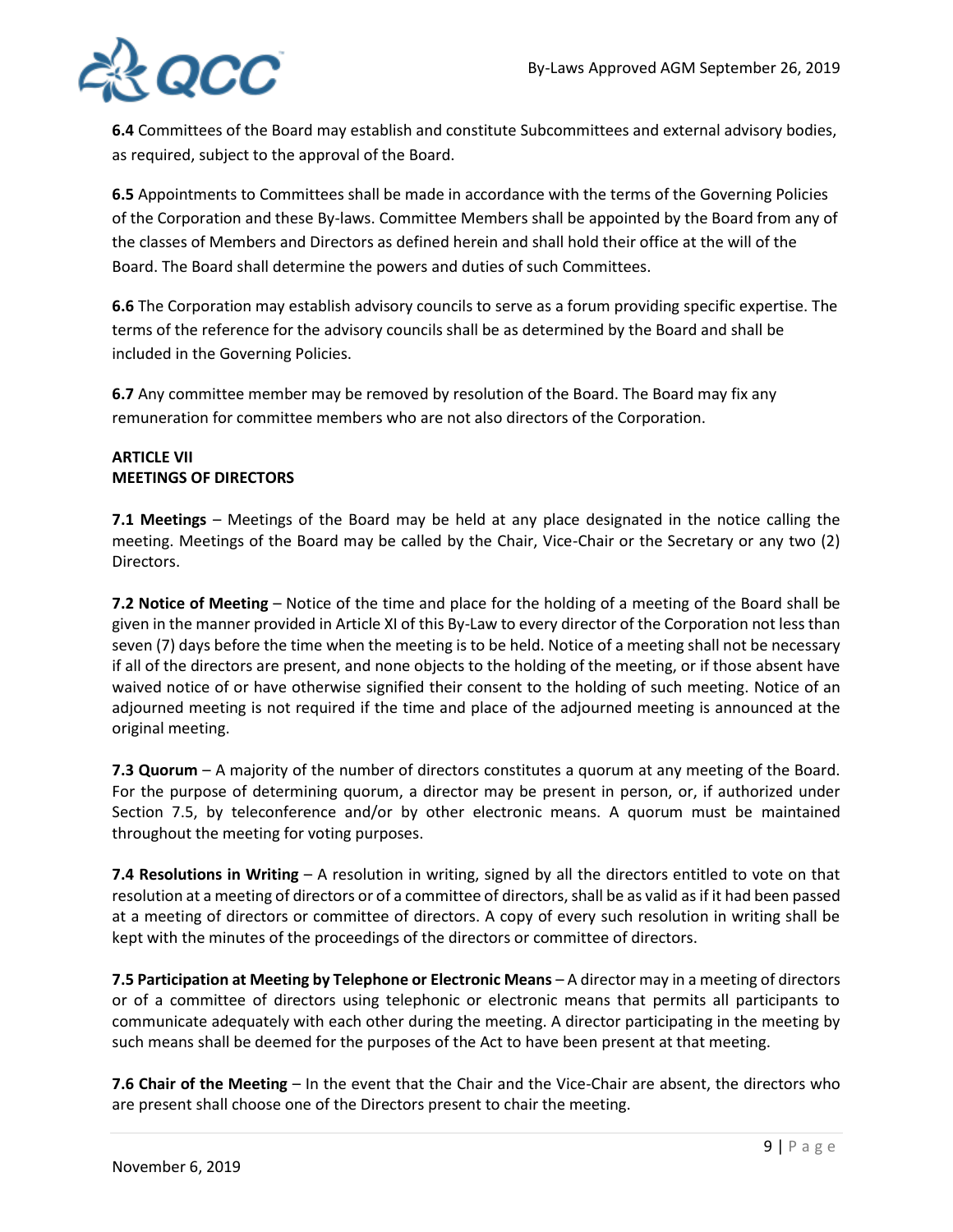

**7.7 Votes to Govern** – At all meetings of the Board, every question shall be decided by a majority of the votes cast on the question. Each director shall have one vote. The Chair shall be entitled to vote on all questions as a director but, in case of an equality of votes, the Chair shall not have a second or casting vote. Directors may not appoint proxies to attend meetings in their stead.

## **ARTICLE VIII OFFICERS**

**8.1 Appointment** – The Board shall every two years and more often as may be required:

- a) elect a Chair from among themselves;
- b) elect a Vice-Chair from among themselves;
- c) appoint a Secretary;
- d) appoint a Treasurer; and
- e) appoint a Governance Officer.

Notwithstanding the foregoing, each incumbent Officer shall continue in office until the earlier of:

- a) the Officer's resignation,
- b) the appointment of the Officer's successor,
- c) the Officer ceasing to be a Director or Member of the Corporation if such is a necessary qualification of appointment, and
- d) the meeting at which the Directors annually appoint the Officers of the Corporation.

### **ARTICLE IX DESCRIPTION OF OFFICES**

**9.1 Description of Offices** – Unless otherwise specified by the Board, the officers of the Corporation shall have the following duties and powers associated with their positions:

- a) **Chair** the Chair shall be a director and shall chair all meetings of the Corporation and of the Board, when present in person and able; have general supervision of the affairs of the Corporation; sign all by-laws and execute any documents with the secretary; perform any other duties which the Board may, from time to time, assign;
- b) **Vice-Chair** shall exercise any or all of the duties of the Chair in the absence of the Chair or if the Chair is unable for any reason to perform those duties; and perform any other duties which the Board may, from time to time, assign;
- c) **Secretary** keep and maintain the records and books of the Corporation, including the registry of officers and directors, the registry of members, attendance records, the minutes of the annual general meeting, general meetings and meetings of the Board, the by-laws and resolutions; have custody of the corporate seal; certify copies of any record, registry, By-Laws, resolution or minute; give any notices required for the annual general meeting, general meetings and meetings of the Board; and perform any other duties which the Board may, from time to time, assign;
- d) **Treasurer** or his/her designate shall keep and maintain the financial records and books of the Corporation; review the monthly cheque register and advise the Executive Director and/or the Board on any questions or discrepancies that may occur; assist the auditor in the preparation of the financial statements of the Corporation; and perform any other duties which the Board may, from time to time assign; and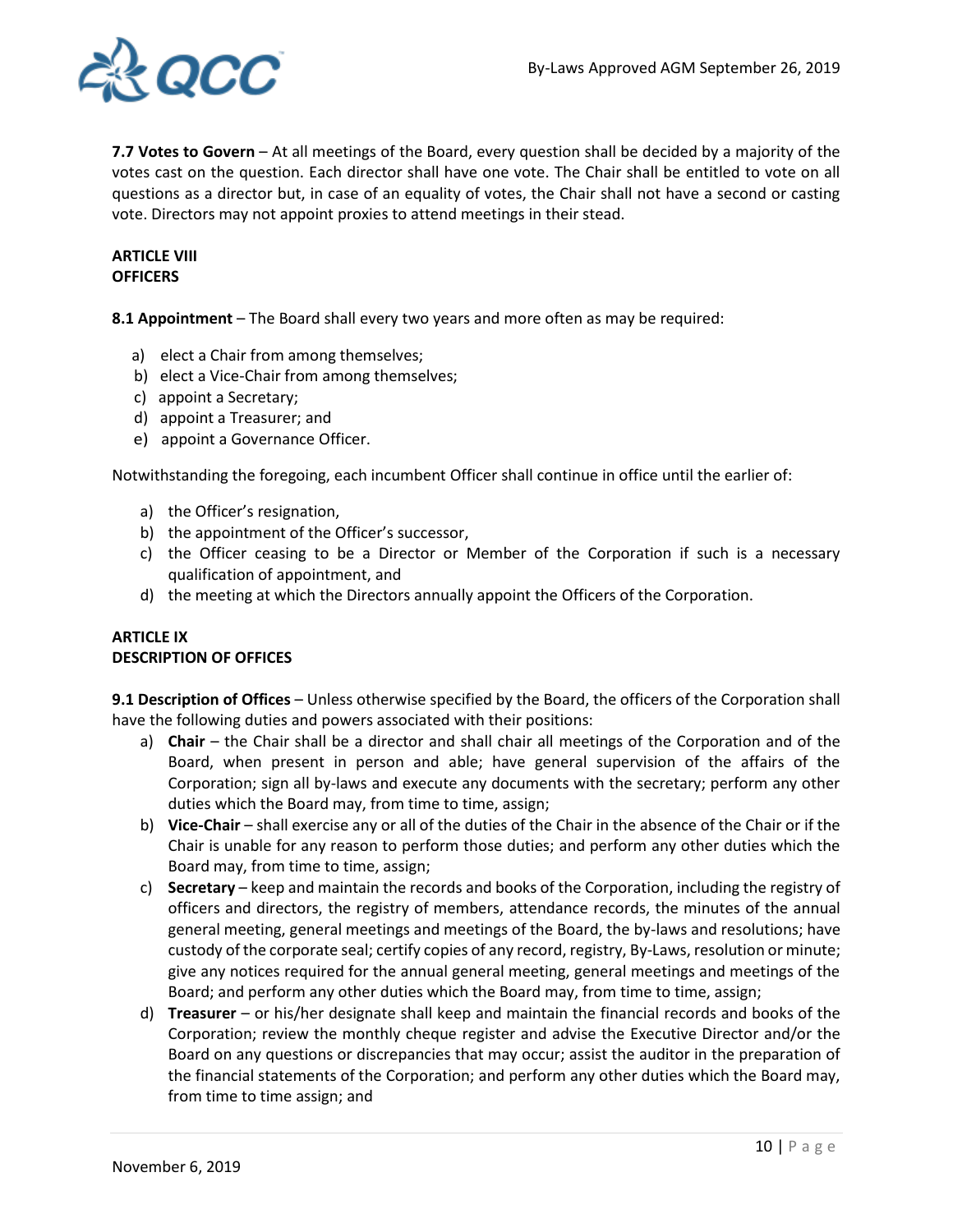

- e) **Governance Officer**  is a specially empowered member of the board, assuring the integrity of the board's process, monitoring that discussion content clearly belongs within the roles and responsibilities of the Directors, and contributes to decisions pertaining to board policies and governance issues, and provides board development on areas of policy governance.
- f) **Executive Director**  The Board may also hire and appoint an Executive Director as an Officer, who once appointed, shall automatically become an ex-officio Director of the Corporation without voting rights as a Director. Such Executive Director shall supervise the affairs and operations of the Corporation, act as the public spokesperson for the Corporation, sign all documents requiring his/her signature and have the other powers and duties as prescribed by the Board or incident to his/her office.

The powers and duties of all other officers of the Corporation shall be such as the terms of their engagement call for or the Board or Director requires of them. The Board may from time to time and subject to the Act, vary, add to or limit the powers and duties of any officer.

**9.2 Vacancy in Office** – In the absence of a written agreement to the contrary, the Board may remove, whether for cause or without cause, any officer of the Corporation. Unless so removed, an officer shall hold office until the earlier of:

- a) the officer's successor being appointed;
- b) the officer's resignation;
- c) such officer ceasing to be a director (if a necessary qualification of appointment); or
- d) such officer's death.

If the office of any officer of the Corporation shall be or become vacant, the directors may, by resolution, appoint a person to fill such vacancy.

**9.3 Remuneration and removal of Officers** – The Officers who also serve as Directors shall serve as Directors and Officers without remuneration provided that such Director or Officer may be paid reasonable expenses incurred through the performance of duties. The fact that any Officer or employee is a Member of the Corporation shall not disqualify the person from receiving such remuneration as an Officer or employee as may be determined. All Officers, in the absence of agreement to the contrary, shall be subject to removal by resolution of the Board at any time, with or without cause.

### **9.4 Honorary Officers** –

a) The Lieutenant Governor of Ontario shall have the symbolic office of Patron of the Corporation but shall not have any obligations or responsibilities in association therewith.

# **ARTICLE X PROTECTION OF DIRECTORS, OFFICERS AND OTHERS**

**10.1 Standard of Care** – Every director and officer of the Corporation, in exercising such person's powers and discharging such person's duties, shall act honestly and in good faith with a view to the best interests of the Corporation and shall exercise the care, diligence and skill that a reasonably prudent person would exercise in comparable circumstances. Every director and officer of the Corporation shall comply with the Act, the regulations, Articles, and By-Law.

**10.2 Limitation of Liability** – Provided that the standard of care required of the director under the Act and the By-Law has been satisfied, which includes relying in good faith on financial statements of the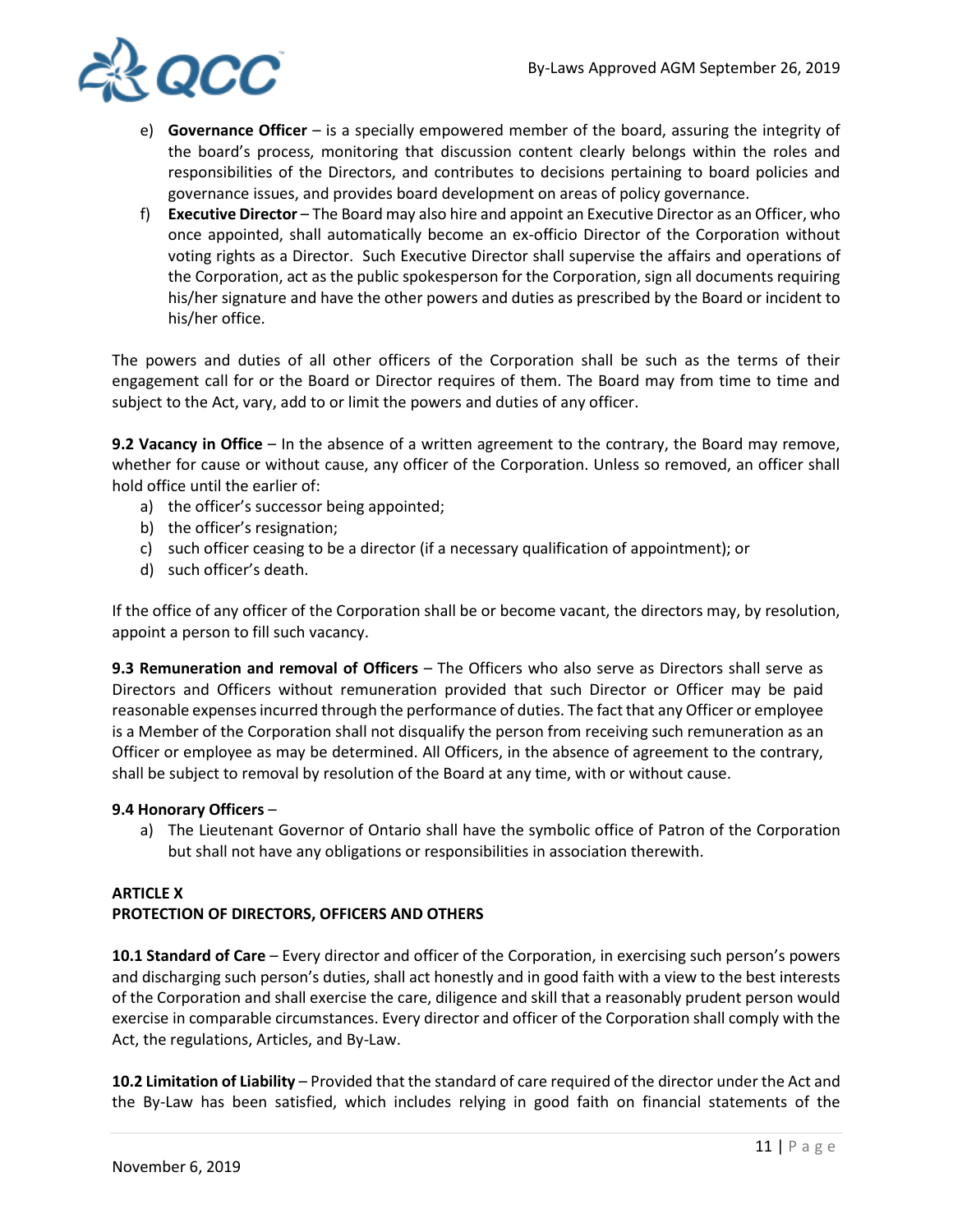

Corporation presented by an officer, reports of the auditor or person conducting a review engagement, financial reports of the Corporation presented by an officer, a report or advice of an officer or employee of the Corporation, or a report of a professional, no director shall be liable for money or property distributed or paid by the Corporation contrary to the Act.

**10.3 Indemnification of Directors and Officers** – Every Director and Officer and the heirs, executors and administrators, and estate and effects, respectively, of such Directors and Officers shall be indemnified and saved harmless, out of the funds of the Corporation, from and against:

- a. all costs, charges and expenses whatsoever which the Director or Officer sustains or incurs in or about any action, suit or proceeding which is brought, commenced or prosecuted against such Director or Officer for or in respect of any act, deed, matter or thing whatsoever made, done or permitted by such Director or Officer in or about the execution of the duties of such office provided that he/she acted in good faith and the same was not occasioned by his/her own willful neglect or default; and
- b. all other costs, charges and expenses which he/she sustains or incurs in or about or in relation to the affairs thereof, except the costs, charges or expenses occasioned by his/her own willful neglect or default.

**10.4 Insurance** – Subject to applicable law, the Corporation shall purchase and maintain such insurance for the benefit of its Directors and Officers as the Board may from time to time determine.

**10.5 Advances** – With respect to the defence by a director or officer or other individual of any claims, actions, suits or proceedings, whether civil or criminal, for which the Corporation is liable to indemnify a director or officer pursuant to the terms of the Act, the Board may authorize the Corporation to advance to the director or officer or other individual such funds as may be reasonably necessary for the defence of such claims, actions, suits or proceedings upon written notice by the director or officer to the Corporation disclosing the particulars of such claims, actions, suits or proceedings and requesting such advance. The director or officer shall repay the money advanced if the director or officer does not fulfill the conditions of Section 46(3) of the Act.

## **ARTICLE XI NOTICES**

**11.1 Notice of Meetings** – Notice of the time, place and date of meetings of Members and the general nature of the business to be transacted shall be delivered, sent electronically to the last contact address as shown on the Corporation's records or by another form of electronic transmission where there is a record that the notice has been sent, at least ten (10) days before the date of the meeting to each Member (and in the case of an Annual General Meeting to the auditor of the Corporation).

**11.2 Omissions and Errors** – The accidental omission to give any notice to any Member, director, officer, member of a committee of the Board or auditor, or the non-receipt of any notice by any such person where the Corporation has provided notice in accordance with the By-Law, or any error in any notice not affecting its substance, shall not invalidate any action taken at any meeting to which the notice pertained or otherwise founded on such notice.

**11.3 Waiver of Notice** – Any person entitled to notice may waive or abridge the time for any notice required to be given to such person, and such waiver or abridgement, whether given before or after the